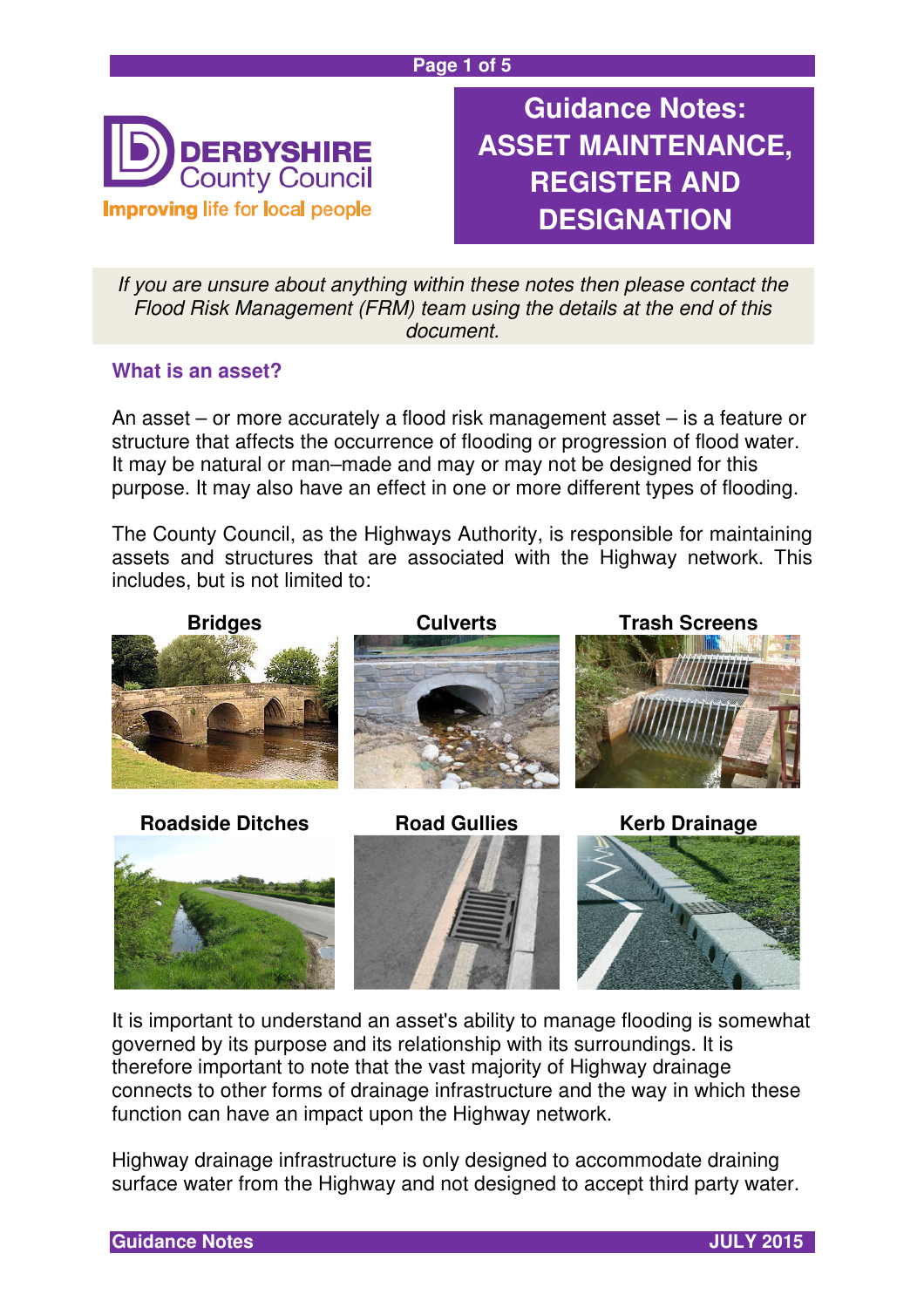#### **Page 2 of 5**

Often in storm events excessive surface water from adjoining land overwhelms the Highway drainage systems, leading to increased Highway flooding.

## **Asset Maintenance**

Asset management is reliant on accurate and up to date information on the existing asset stock. Currently the County Council are running a number of projects with the aim of enhancing the asset information of Highway drainage assets and improving the way we store records of these types of assets.



# **Updating Information on County Council Structures and Assets**

Current projects and operations promote the accurate and effective management of the County asset stock include the following:

- Following an extensive county wide survey, the County Council now have comprehensive records of the locations of the vast majority of the county's 180,000 Highway gullies. These have been cross referenced with our gully cleansing cycles to ensure we hold an informed dataset.
- The County Council are currently rolling out an 'intelligent gully cleansing' project which allows gully cleansing operatives to record live data and feed-back the condition of the asset. This information allows the County Council to build up a profile/history of each road gully over a long period of time and where possible adjusting the cleansing frequency of a gully to provide a more efficient level of service for Derbyshire.
- In accordance with Section 21 of the Flood and Water Management Act (FWMA,2010) , the County Council have developed and are maintaining an Asset Register and Record that documents information about assets which are deemed to have a significant impact on flood risk locally (see below).
- The County Council now operates a single asset management system where data on a variety of assets, including Highway drainage assets and culverts as well as Highway flood enquiry data is stored.

The effective functioning of existing assets, particularly those of local importance to flood risk, can be critical to community resilience from the impacts of flooding. Improving the management of data surrounding assets and structures can allow the County Council to react to flood warnings more effectively and direct resources to where they are needed most. The overall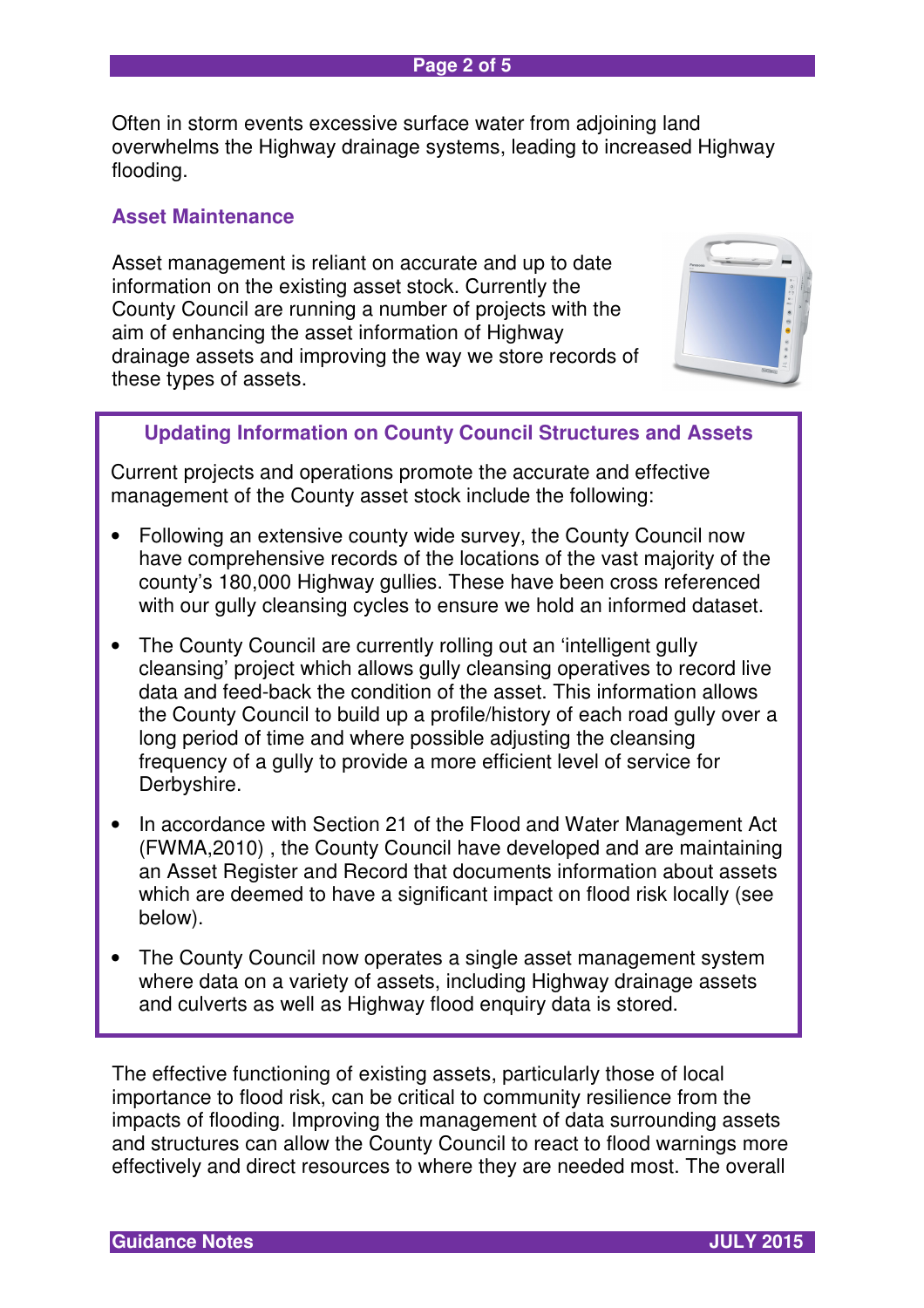#### **Page 3 of 5**

investment in asset management can reap long term cost savings. Whereas the County Council are striving to improve the management of assets within the Highway infrastructure, the responsibility of managing private assets (i.e. those that are within private land) rests with the relevant landowner. In many cases, the flood resilience of a local community rests with the private landowners who maintain critical assets such as culverts and trash screens. The County Council do not routinely maintain any private assets as we have no legal duty to do so. The **Riparian Landownership Guidance Notes** can provide more detailed information on the duties of private landowners.

## **Asset Register and Record**

Section 21 of the FWMA places a legal duty upon the County Council, as the Lead Local Flood Authority (LLFA) for Derbyshire, to establish and maintain an Asset Register and Record of structures or features which, in the opinion of the authority, are likely to have a significant effect on flood risk in its area. In the absence of national guidance to define 'significant flood risk', the thresholds have been locally agreed by the Derbyshire Strategic Flood Board.

An asset that is defined as having a significant effect on flood risk and therefore warrants inclusion on the Asset Register and Record is one that, should it fail, would have the potential to cause a 'locally significant' flooding event. A 'locally significant' flooding event is defined fully in the **Flood Reporting and Enquiries Investigation Guidance Notes** but usually involves more than five residential properties being internally flooded.

For an asset to be included on the Asset Register and Record the County Council require the type of asset, location, ownership and current serviceable condition. Assets can be public or



**A trash screen** 

private assets however inclusion on the Asset Register or Record alone does not afford an asset any increased maintenance provision. Private assets, even those on the County Councils Asset Register and Record, will remain the maintenance responsibility of the private landowner.

According to the FWMA, Derbyshire's Asset Register and Record must be available for inspection by the Secretary of State at all reasonable times. For more information please contact the FRM team. For further information relating to legislation please refer to the **Relevant Legislation, Strategies and Plans Guidance Notes**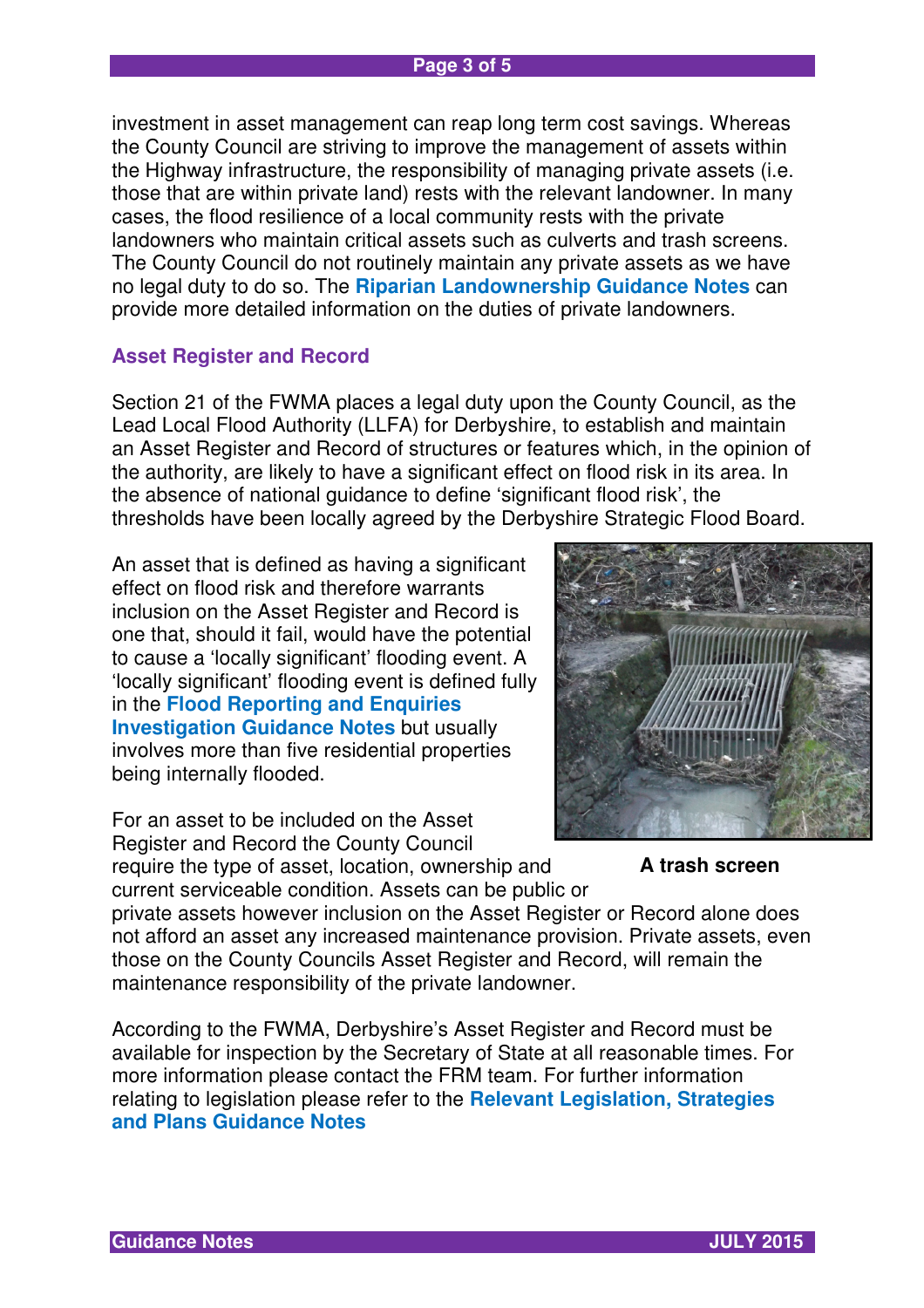## **Designation of Assets**

The legal aspects of designation are set out in Section 30 and Schedule 1 of the FWMA. Statutory designation of structures or features natural or manmade, is a form of legal protection to structures or features which are considered to have a significant flood risk management function. This is to ensure that the risk of a person altering or removing a structure/feature, which has an important drainage or flood risk function, is prevented. Once a feature is legally designated, the owner must seek consent from the designating authority to alter, remove or replace it. Walls, earth embankments, attenuation ponds and isolated pieces of naturally high ground can all be designated features.

Other primary legislation such as the Water Resources Act 1991 and the Land Drainage Act 1991 contains similar types of legal protection for watercourses and flood defences. Local Land Drainage or Flood Defence Byelaws also exist for this purpose. However, designation is a way to cater for important structures and features that are not already protected by other legislation. Thus designation doesn't duplicate previously existing powers it adds to them. The powers to designate are permissive which means that there is not a mandatory duty to use them. Designation is an additional 'Tool' in the 'Toolbox' for authorities to use if and where required.

To ensure a consistent approach to designation, the following criteria must be satisfied for the County Council to consider the designation of a given structure/feature.

- 1. The designating authority thinks the existence or location of the structure or feature affects flood risk,
- 2. The designating authority has flood risk management functions in respect of the risk which is affected (i.e. groundwater, surface water and ordinary watercourse flooding),
- 3. The structure or feature is not designated by another designating authority, and
- 4. The owner of the structure or feature is not a designating authority.

Legal designation can be undertaken within the Derbyshire administrative area by the County Council, the Environment Agency or one of Derbyshire's eight District/Borough authorities. The County Council hasn't considered it necessary or appropriate to designate any structures or features to date<sup>1</sup>. Future proposed designation of features will be subject to consultation with the County Council's Strategic Flood Board. For more information relating to partnership arrangements and groups within Derbyshire please refer to Part 1 of the Local Flood Risk Management Strategy.

 $\overline{\phantom{a}}$ 

<sup>1</sup> December, 2014